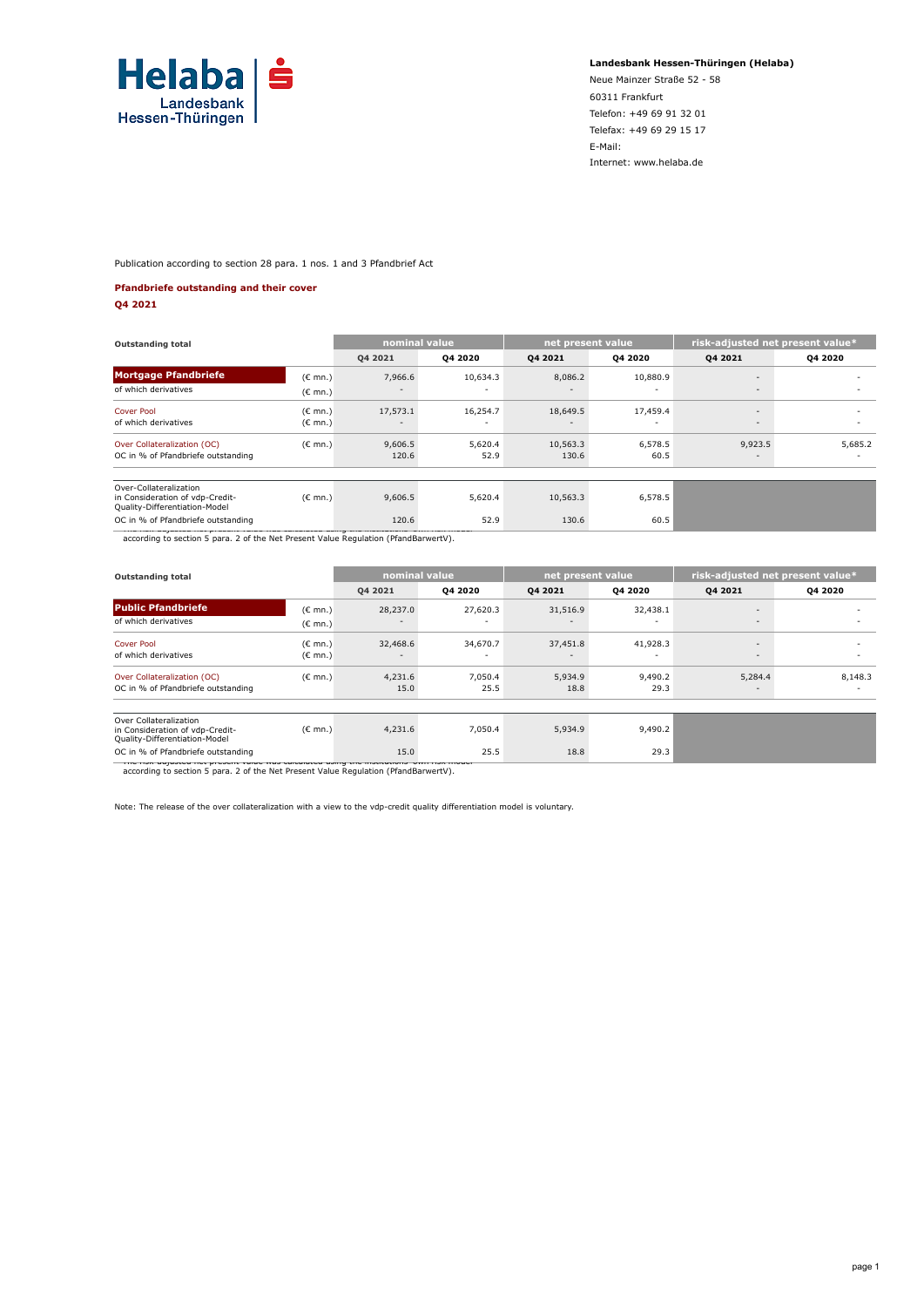# **Maturity structure of Pfandbriefe outstanding and their respective cover pools Q4 2021**

| <b>Mortgage Pfandbriefe</b>      | Q4 2021                                   |                     | <b>Q4 2020</b>                                   |                              |  |  |
|----------------------------------|-------------------------------------------|---------------------|--------------------------------------------------|------------------------------|--|--|
| <b>Maturity:</b>                 | Pfandbriefe outstanding<br>$\epsilon$ mn. | Cover pool<br>€ mn. | <b>Pfandbriefe outstanding</b><br>$\epsilon$ mn. | Cover pool<br>$\epsilon$ mn. |  |  |
| $\epsilon$ = 0,5 years           | 2,148.0                                   | 749.5               | 708.3                                            | 1,378.5                      |  |  |
| $> 0.5$ years and $\leq 1$ year  | 500.0                                     | 1,359.4             | 1,209.5                                          | 798.7                        |  |  |
| $> 1$ year and $\le$ = 1,5 years | 1,068.6                                   | 1,128.5             | 2,898.0                                          | 796.8                        |  |  |
| $> 1.5$ years and $\leq$ 2 years | 15.0                                      | 1,409.1             | 500.0                                            | 1,418.1                      |  |  |
| $> 2$ years and $\le$ = 3 years  | 1,798.0                                   | 2,968.0             | 1,083.5                                          | 2,504.5                      |  |  |
| $>$ 3 years and $\leq$ 4 years   | 2,260.0                                   | 2,856.1             | 1,798.0                                          | 2,632.9                      |  |  |
| $>$ 4 years and $\le$ = 5 years  | 7.0                                       | 1,930.8             | 2,260.0                                          | 1,822.7                      |  |  |
| $>$ 5 years and $\le$ = 10 years | 120.0                                     | 4,816.4             | 77.0                                             | 4,709.5                      |  |  |
| $> 10$ years                     | 50.0                                      | 355.3               | 100.0                                            | 193.0                        |  |  |

| <b>Public Pfandbriefe</b>        | 04 2021                                          |                              | <b>Q4 2020</b>                                   |                              |  |  |
|----------------------------------|--------------------------------------------------|------------------------------|--------------------------------------------------|------------------------------|--|--|
| <b>Maturity:</b>                 | <b>Pfandbriefe outstanding</b><br>$\epsilon$ mn. | Cover pool<br>$\epsilon$ mn. | <b>Pfandbriefe outstanding</b><br>$\epsilon$ mn. | Cover pool<br>$\epsilon$ mn. |  |  |
| $\epsilon$ = 0,5 years           | 1,527.8                                          | 1,752.3                      | 1,842.0                                          | 2,175.8                      |  |  |
| $> 0.5$ years and $\leq 1$ year  | 3,368.4                                          | 1,440.7                      | 1,070.0                                          | 1,212.9                      |  |  |
| $> 1$ year and $<= 1.5$ years    | 3,153.2                                          | 2,529.3                      | 1,504.0                                          | 1,557.7                      |  |  |
| $> 1.5$ years and $\leq$ 2 years | 2,261.8                                          | 1,502.6                      | 3,358.3                                          | 1,334.8                      |  |  |
| $> 2$ years and $\le$ = 3 years  | 4,158.5                                          | 2,591.8                      | 3,909.1                                          | 3,939.4                      |  |  |
| $>$ 3 years and $\leq$ 4 years   | 1,324.7                                          | 2,381.9                      | 1,923.7                                          | 2,634.4                      |  |  |
| $>$ 4 years and $\leq$ 5 years   | 1,914.3                                          | 2,927.7                      | 1,316.7                                          | 2,220.6                      |  |  |
| $>$ 5 years and $\le$ = 10 years | 6,840.4                                          | 8,698.1                      | 8,219.3                                          | 10,247.5                     |  |  |
| $> 10$ years                     | 3,687.9                                          | 8,644.2                      | 4,477.2                                          | 9,347.6                      |  |  |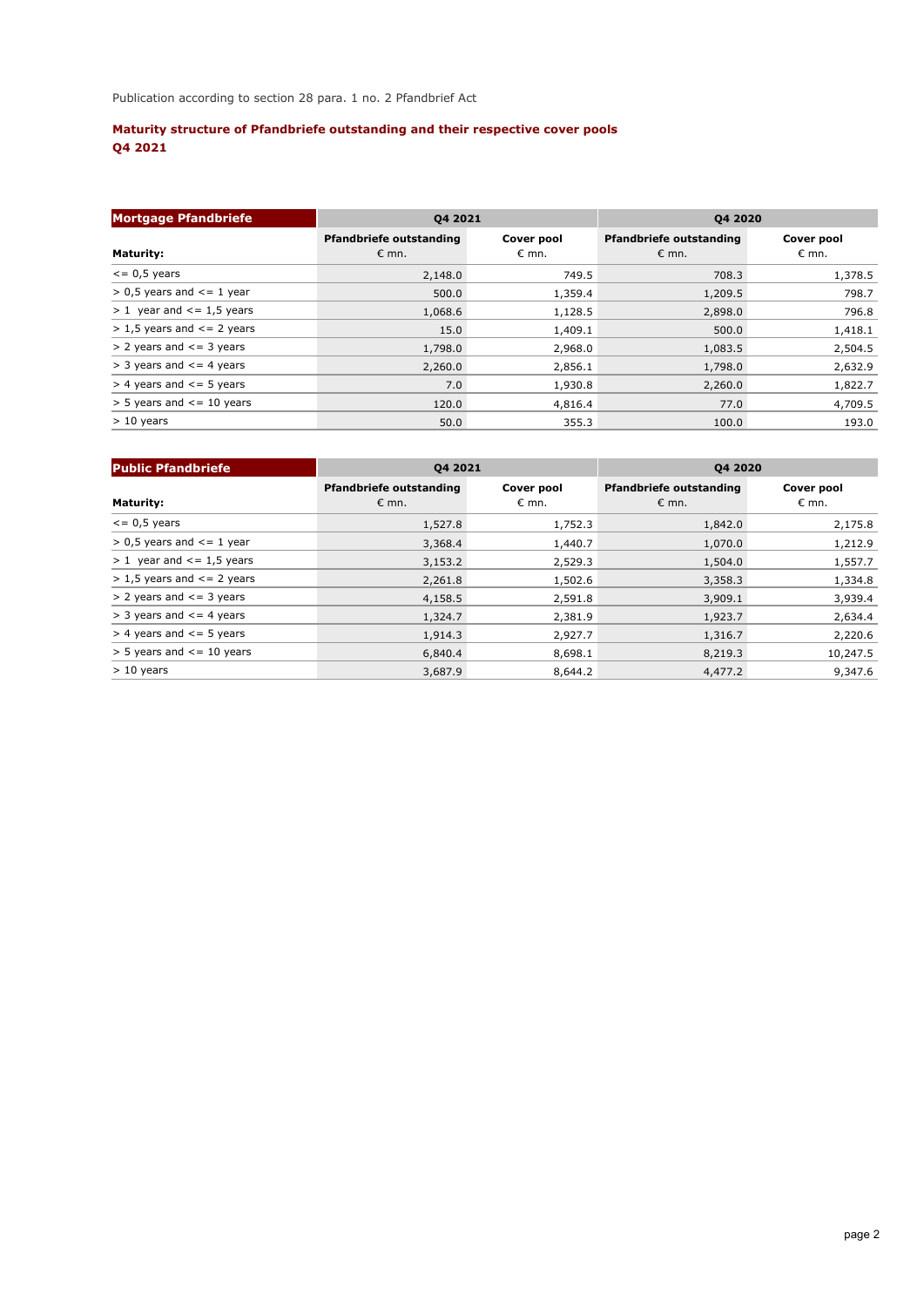Publication according to section 28 para. 2 no. 1 a Pfandbrief Act, section 28 para. 3 no. 1 Pfandbrief Act and section 28 para. 4 no. 1 a Pfandbrief Act

## **Mortgage loans used as cover for Mortgage Pfandbriefe according to their amount in tranches Q4 2021**

| <b>Cover Assets</b>                       | 04 2021<br>$\epsilon$ mn. | <b>Q4 2020</b><br>$\epsilon$ mn. |
|-------------------------------------------|---------------------------|----------------------------------|
| up to 300,000 Euros                       | 838.0                     | 654.1                            |
| more than 300,000 Euros up to 1 mn. Euros | 259.1                     | 181.2                            |
| more than 1 mn. Euros up to 10 mn. Euros  | 859.1                     | 949.4                            |
| more than 10 mn. Euros                    | 14,272.8                  | 13,865.0                         |
| Total                                     | 16,229.0                  | 15,649.7                         |

## **Cover Assets used to secure public Pfandbriefe according to their amount in tranches Q4 2021**

| <b>Cover Assets</b>                        | Q4 2021<br>$\epsilon$ mn. | Q4 2020<br>$\epsilon$ mn. |  |  |
|--------------------------------------------|---------------------------|---------------------------|--|--|
| up to 10 mn. Euros                         | 3,707.6                   | 3,797.8                   |  |  |
| more than 10 mn. Euros up to 100 mn. Euros | 7,804.2                   | 8,412.7                   |  |  |
| more than 100 mn. Euros                    | 20,492.0                  | 22,410.3                  |  |  |
| Total                                      | 32,003.8                  | 34,620.8                  |  |  |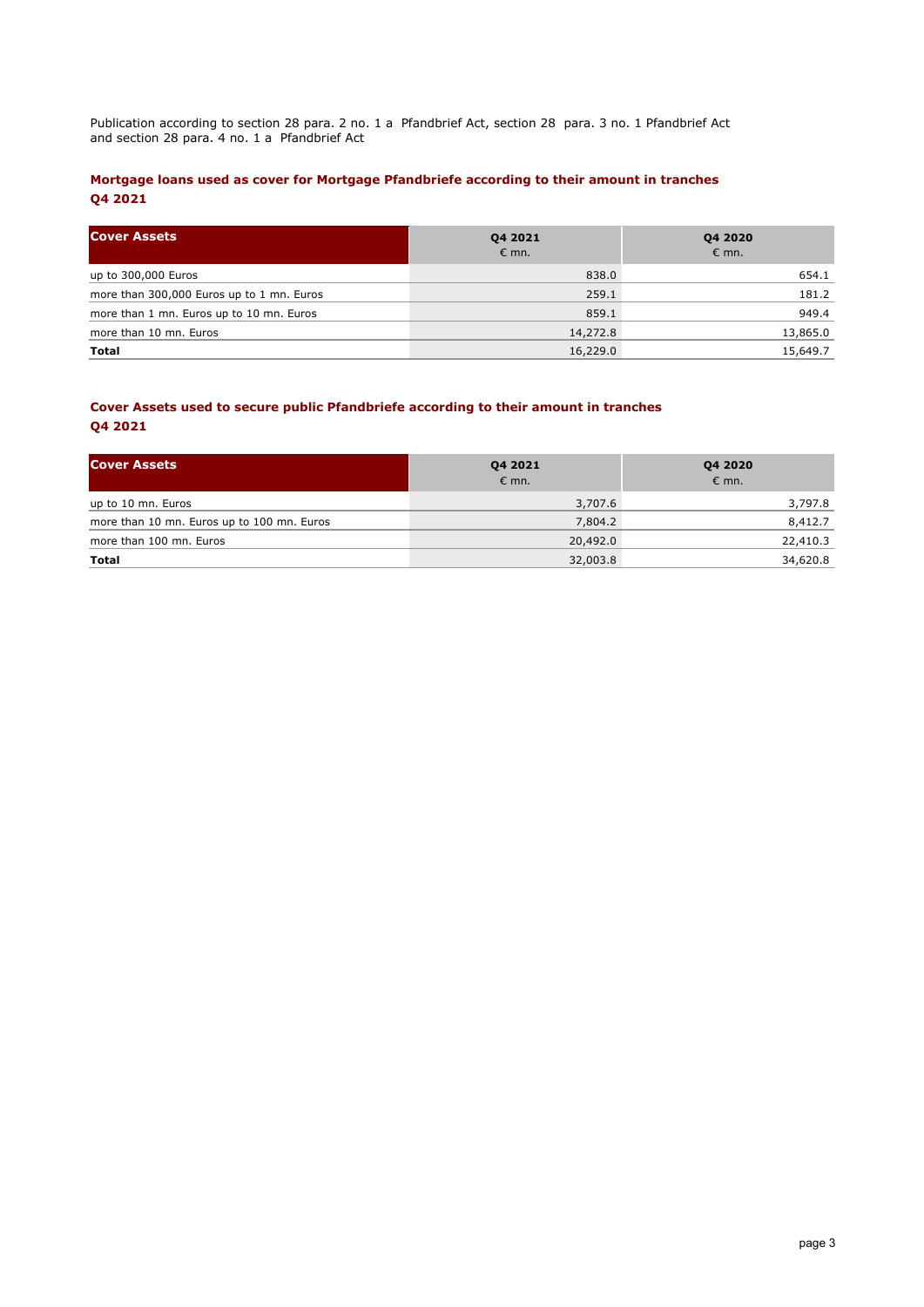#### Publication according to section 28 para. 2 no. 1 b, c and no. 2 Pfandbrief Act

#### **Volume of claims used to cover Mortgage Pfandbriefe according to states in which the real property is located, according to property type and the total amount of payments in arrears for at least 90 days as well as the total amount of these claims inasmuch as the respective amount in arrears is at least 5 percent of the claim Q4 2021**

|                    |           | <b>Cover assets</b> |                    |                   |                                    |                                         |                                  |                      |                   |                            |                     |                                |                                                      |                           |                          |                     |                                                          |
|--------------------|-----------|---------------------|--------------------|-------------------|------------------------------------|-----------------------------------------|----------------------------------|----------------------|-------------------|----------------------------|---------------------|--------------------------------|------------------------------------------------------|---------------------------|--------------------------|---------------------|----------------------------------------------------------|
|                    |           | <b>Total</b>        | thereof            |                   |                                    |                                         |                                  |                      |                   |                            |                     |                                |                                                      |                           |                          | of payments         | Total amount Total amount of these<br>claims inasmuch as |
|                    |           |                     | <b>Residential</b> |                   |                                    |                                         |                                  |                      | <b>Commercial</b> |                            |                     |                                |                                                      |                           |                          | in arrears for      | the respective amount                                    |
|                    |           |                     | <b>Total</b>       | thereof           |                                    |                                         |                                  |                      | <b>Total</b>      | thereof                    |                     |                                |                                                      |                           |                          | at least 90<br>days | in arrears is at least<br>5 percent of the claim         |
|                    |           |                     |                    | <b>Apartments</b> | Single-and<br>two-family<br>houses | <b>Multiple-</b><br>family houses under | <b>Buildings</b><br>construction | <b>Building land</b> |                   | <b>Office</b><br>buildings | Retail<br>buildings | <b>Industrial</b><br>buildings | other<br>commercially<br>used buildings construction | <b>Buildings</b><br>under | <b>Building land</b>     |                     |                                                          |
| State              | Q4        | $\epsilon$ mn.      | $\epsilon$ mn.     | $\epsilon$ mn.    | $\epsilon$ mn.                     | $\epsilon$ mn.                          | $\epsilon$ mn.                   | $\epsilon$ mn.       | $\varepsilon$ mn. | $\epsilon$ mn.             | $\epsilon$ mn.      | $\epsilon$ mn.                 | $\epsilon$ mn.                                       | $\epsilon$ mn.            | $\epsilon$ mn.           | $\epsilon$ mn.      | $\epsilon$ mn.                                           |
| Total - all states | year 2021 | 16,229.0            | 4,478.1            | 222.3             | 655.5                              | 3,599.7                                 | 0.5                              | 0.1                  | 11,750.9          | 7,541.0                    | 3,837.5             | 158.2                          | 162.4                                                | 49.8                      | 2.0                      | $\sim$              | $\sim$                                                   |
|                    | year 2020 | 15,649.7            | 4,079.3            | 169.4             | 478.0                              | 3,431.2                                 | 0.5                              | 0.2                  | 11,570.4          | 6,984.6                    | 4,144.0             | 146.0                          | 237.4                                                | 56.3                      | 2.1                      | $\sim$              | $\sim$                                                   |
| Germany            | year 2021 | 8,124.8             | 2,890.1            | 222.3             | 655.5                              | 2,011.7                                 | 0.5                              | 0.1                  | 5,234.7           | 2,676.2                    | 2,194.1             | 158.2                          | 154.4                                                | 49.8                      | 2.0                      | $\sim$              | $\sim$                                                   |
|                    | year 2020 | 8,186.6             | 2,707.4            | 169.4             | 478.0                              | 2,059.3                                 | 0.5                              | 0.2                  | 5,479.2           | 2,716.2                    | 2,342.5             | 146.0                          | 222.3                                                | 50.1                      | 2.1                      | $\sim$              | $\sim$                                                   |
| Austria            | year 2021 | 155.6               | $\sim$             | $\sim$            | $\sim$                             | $\sim$                                  | $\sim$                           | $\sim$               | 155.6             | 120.7                      | 34.9                | $\sim$                         | $\sim$                                               | $\sim$                    | $\sim$                   | $\sim$              | $\sim$                                                   |
|                    | year 2020 | 120.4               | $\sim$             | <b>COL</b>        | $\sim$                             | . .                                     | $\sim$                           | . п.                 | 120.4             | 85.5                       | 34.9                | <b>A</b>                       | <b>A</b>                                             | . н.                      | $\sim$                   | $\sim$              | <b>All Control</b>                                       |
| Belgium            | year 2021 | 146.7               | $\sim$             | $\sim$            | $\sim$                             | $\sim$                                  | $\sim$                           | $\sim$               | 146.7             | 146.7                      | $\sim$              | $\sim$                         | $\sim$                                               | $\sim$                    | $\overline{\phantom{a}}$ | $\sim$              | $\sim$                                                   |
|                    | year 2020 | 136.6               | <b>A</b>           | <b>COL</b>        | $\sim$                             | . .                                     | $\sim$                           | . п.                 | 136.6             | 136.6                      | $\sim$              | $\sim$                         | <b>A</b>                                             | . н.                      |                          | $\sim$              | $\sim$                                                   |
| Czech Republic     | year 2021 | 282.2               | $\sim$             | $\sim$            | $\sim$                             | $\sim$                                  | $\sim$                           | $\sim$               | 282.2             | 229.9                      | 52.3                | $\sim$                         | $\sim$                                               | $\sim$                    | $\overline{\phantom{a}}$ | $\sim$              | $\sim$                                                   |
|                    | year 2020 | 122.3               | $\sim$             | $\sim$            | $\sim$                             | $\sim$                                  | $\sim$                           | $\sim$               | 122.3             | 70.0                       | 52.3                | $\sim$                         | $\sim$                                               | $\sim$                    | $\sim$                   | $\sim$              | $\sim$                                                   |
| Finland            | year 2021 | 351.3               | 12.2               | $\sim$            | $\sim$                             | 12.2                                    | $\sim$                           | $\sim$               | 339.1             | 150.3                      | 188.8               | $\sim$                         | $\sim$                                               | $\sim$                    | $\sim$                   | $\sim$              | $\sim$                                                   |
|                    | year 2020 | 296.2               | 12.2               | $\sim$            | $\sim$                             | 12.2                                    | $\sim$                           | $\sim$               | 284.0             | 108.1                      | 175.9               | $\sim$                         | $\sim$                                               | $\sim$                    | $\sim$                   | $\sim$              | $\sim$                                                   |
| France             | year 2021 | 1,279.1             | 16.0               | $\sim$            | $\sim$                             | 16.0                                    | $\sim$                           | $\sim$               | 1,263.1           | 982.2                      | 280.9               | $\sim$                         | $\sim$                                               | $\sim$                    | $\sim$                   | $\sim$              | $\sim$                                                   |
|                    | year 2020 | 766.5               | 16.0               | $\sim$            | $\sim$                             | 16.0                                    | $\sim$                           | $\sim$               | 750.5             | 590.6                      | 159.9               | $\sim$                         | $\sim$                                               | $\sim$                    | $\sim$                   | ٠                   | $\sim$                                                   |
| Great Britain      | year 2021 | 453.3               | $\sim$             | $\sim$            | $\sim$                             | $\sim$                                  | $\sim$                           | $\sim$               | 453.3             | 418.3                      | 35.0                | $\sim$                         | $\sim$                                               | $\sim$                    | $\sim$                   | $\sim$              | $\sim$                                                   |
|                    | year 2020 | 1,044.9             | 11.5               | $\sim$            | $\sim$                             | 11.5                                    | $\sim$                           | $\sim$               | 1,033.4           | 726.0                      | 306.5               | $\sim$                         | 0.9                                                  | $\sim$                    | $\sim$                   | $\sim$              | $\sim$                                                   |
| Luxembourg         | year 2021 | 175.8               | $\sim$             | $\sim$            | $\sim$                             | $\sim$                                  | $\sim$                           | $\sim$               | 175.8             | 175.8                      | $\sim$              | $\sim$                         | $\sim$                                               | $\sim$                    | $\sim$                   | $\sim$              | $\sim$                                                   |
|                    | year 2020 | 192.1               | $\sim$             | $\sim$            | $\sim$                             | $\sim$                                  | $\sim$                           | $\sim$               | 192.1             | 192.1                      | $\sim$              | $\sim$                         | $\sim$                                               | $\sim$                    | $\sim$                   | $\sim$              | $\sim$                                                   |
| Netherlands        | year 2021 | 445.4               | $\sim$             | $\sim$            | $\sim$                             | $\sim$                                  | $\sim$                           | $\sim$               | 445.4             | 256.9                      | 180.5               | $\sim$                         | 8.0                                                  | $\sim$                    | $\overline{\phantom{a}}$ | $\sim$              | $\sim$                                                   |
|                    | year 2020 | 499.9               | $\sim$             | $\sim$            | $\sim$                             | $\sim$                                  | $\sim$                           | $\sim$               | 499.9             | 286.4                      | 193.1               | $\sim$                         | 14.2                                                 | 6.2                       | $\sim$                   | $\sim$              | $\sim$                                                   |
| Poland             | year 2021 | 1,067.7             | $\sim$             | $\sim$            | $\sim$                             | $\sim$                                  | $\sim$                           | $\sim$               | 1,067.7           | 487.6                      | 580.1               | $\sim$                         | $\sim$                                               | $\sim$                    | $\overline{\phantom{a}}$ | $\sim$              | $\sim$                                                   |
|                    | year 2020 | 1,036.0             | $\sim$             | $\sim$            | $\sim$                             | $\sim$                                  | $\sim$                           | $\sim$               | 1,036.0           | 392.4                      | 643.6               | $\sim$                         | $\sim$                                               | $\sim$                    | $\sim$                   | $\sim$              | $\sim$                                                   |
| Sweden             | year 2021 | 293.4               | $\sim$             | $\sim$            | $\sim$                             | $\sim$                                  | $\sim$                           | $\sim$               | 293.4             | 88.5                       | 204.9               | $\sim$                         | $\sim$                                               | $\sim$                    | $\sim$                   | $\sim$              | $\sim$                                                   |
|                    | year 2020 | 238.0               | $\sim$             | $\sim$            | $\sim$                             | $\sim$                                  | <b>A</b>                         | $\sim$               | 238.0             | 118.8                      | 119.2               | $\sim$                         | $\sim$                                               | $\sim$                    | $\sim$                   | ٠                   | $\sim$                                                   |
| Norway             | year 2021 | 64.3                | $\sim$             | $\sim$            | $\sim$                             | $\sim$                                  | $\sim$                           | $\sim$               | 64.3              | 64.3                       | $\sim$              | $\sim$                         | $\sim$                                               | $\sim$                    | $\sim$                   | $\sim$              | $\sim$                                                   |
|                    | year 2020 | 61.3                | $\sim$             | $\sim$            | $\sim$                             | $\sim$                                  | $\sim$                           | $\sim$               | 61.3              | 61.3                       | $\sim$              | $\sim$                         | $\sim$                                               | $\sim$                    | $\sim$                   | ٠                   | $\sim$                                                   |
| <b>USA</b>         | year 2021 | 3,389.4             | 1,559.8            | $\sim$            | $\sim$                             | 1,559.8                                 | $\sim$                           | $\sim$               | 1,829.6           | 1,743.6                    | 86.0                | $\sim$                         | $\sim$                                               | $\sim$                    | $\sim$                   | $\sim$              | $\sim$                                                   |
|                    | year 2020 | 2,948.9             | 1,332.2            | $\sim$            | $\sim$                             | 1,332.2                                 | $\sim$                           | $\sim$               | 1,616.7           | 1,500.6                    | 116.1               | $\sim$                         | $\sim$                                               | $\sim$                    | $\sim$                   | $\sim$              | $\sim$                                                   |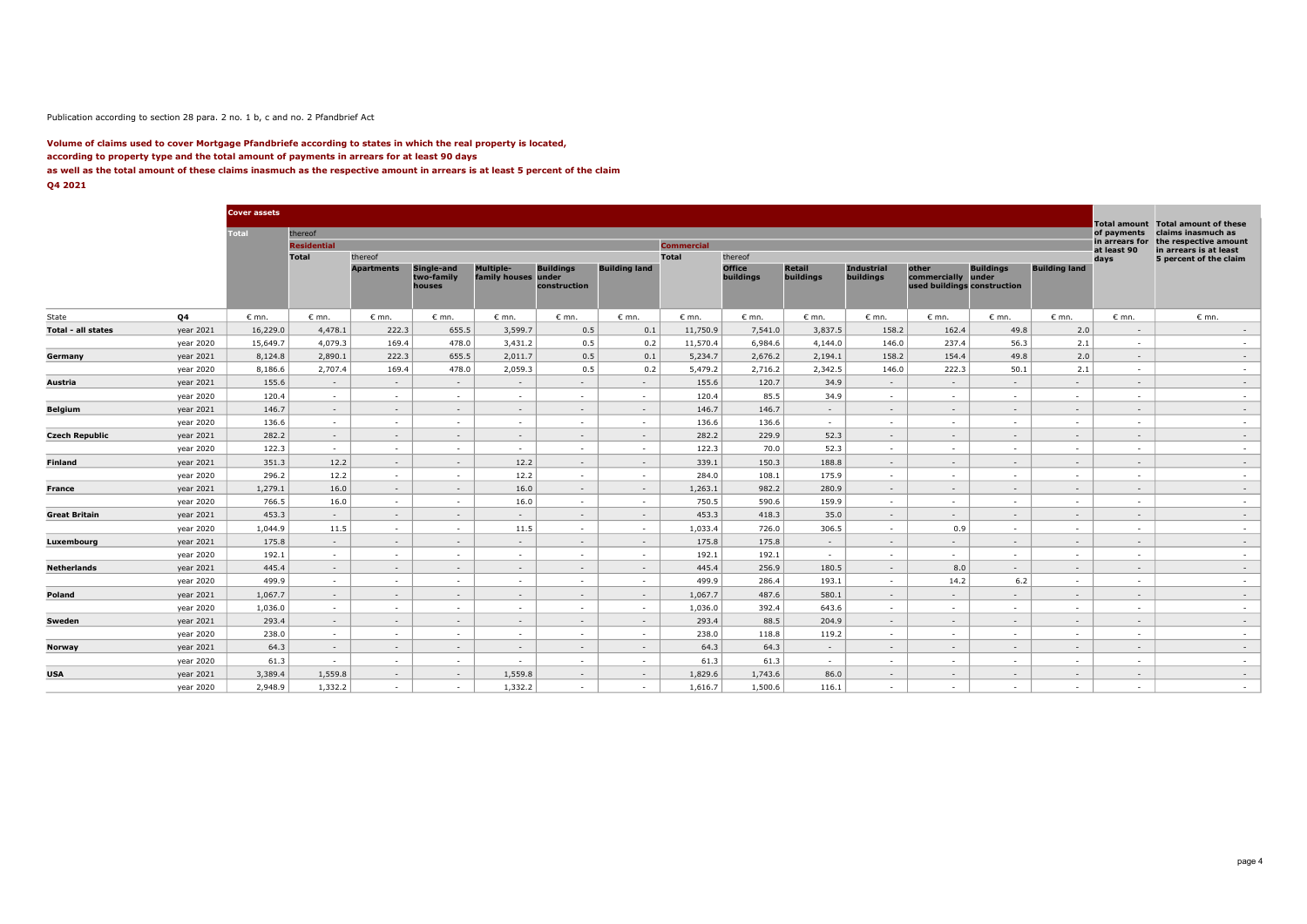## Publication according to section 28 para. 3 no. 2 Pfandbrief Act

### **Volume of claims used to cover Public Pfandbriefe**

## **Q4 2021**

|                           |           | <b>Cover assets</b> |                                                                                       |                 |                                |                      |                      |                    |                         |                          |                      |
|---------------------------|-----------|---------------------|---------------------------------------------------------------------------------------|-----------------|--------------------------------|----------------------|----------------------|--------------------|-------------------------|--------------------------|----------------------|
|                           |           | <b>Total</b>        |                                                                                       | thereof owed by |                                |                      |                      | thereof granted by |                         |                          |                      |
|                           |           |                     | in the total included claims<br>which are granted for reasons<br>of promoting exports | <b>State</b>    | <b>Regional</b><br>authorities | Local<br>authorities | <b>Other debtors</b> | <b>State</b>       | Regional<br>authorities | Local<br>authorities     | <b>Other debtors</b> |
| State                     | Q4        | $\epsilon$ mn.      | $\epsilon$ mn.                                                                        | $\epsilon$ mn.  | $\epsilon$ mn.                 | $\epsilon$ mn.       | $\epsilon$ mn.       | $\epsilon$ mn.     | $\epsilon$ mn.          | $\epsilon$ mn.           | $\epsilon$ mn.       |
| <b>Total - all states</b> | year 2021 | 32,003.8            | 931.5                                                                                 | 109.9           | 10,400.4                       | 12,794.7             | 4,526.5              | 937.7              | 862.5                   | 2,274.3                  | 97.8                 |
|                           | year 2020 | 34,620.8            | 1,042.9                                                                               | 109.9           | 12,698.0                       | 12,808.5             | 4,415.8              | 1,044.3            | 1,604.3                 | 1,827.4                  | 112.6                |
| Germany                   | year 2021 | 29,899.9            | 785.2                                                                                 | 51.1            | 10,184.9                       | 12,606.6             | 4,497.8              | 791.4              | 843.6                   | 826.7                    | 97.8                 |
|                           | year 2020 | 32,137.8            | 786.5                                                                                 | 51.1            | 12,454.3                       | 12,594.5             | 4,386.3              | 787.9              | 833.5                   | 917.6                    | 112.6                |
| Austria                   | year 2021 | 762.8               | 2.3                                                                                   | 58.8            | $\sim$                         | $\sim$               | $\sim$               | 2.3                | $\sim$ $-$              | 701.7                    | $\sim$               |
|                           | year 2020 | 809.2               | 2.6                                                                                   | 58.8            | $\sim$                         | $\sim$               | $\sim$               | 2.6                | 747.8                   | $\sim$                   | $\sim$               |
| <b>Belgium</b>            | year 2021 | 696.8               | $\sim$                                                                                | $\sim$          | $\sim$                         | $\sim$               | 0.9                  | $\sim$             | $\sim$                  | 695.9                    | $\sim$               |
|                           | year 2020 | 859.8               | $\sim$                                                                                | $\sim$          | $\sim$                         | $\sim$               | $\sim$               | $\sim$             | $\sim$                  | 859.8                    | $\sim$               |
| <b>Denmark</b>            | year 2021 | 34.2                | 34.2                                                                                  | $\sim$          | $\sim$                         | $\sim$               | $\sim$               | 34.2               | $\sim$                  | $\overline{\phantom{a}}$ | $\sim$               |
|                           | year 2020 | 9.2                 | 9.2                                                                                   | $\sim$          | $\sim$                         | $\sim$               | $\sim$               | 9.2                | $\sim$                  | $\sim$                   | $\sim$               |
| <b>Finland</b>            | year 2021 | 20.0                | $\sim$                                                                                | $\sim$          | $\sim$                         | 20.0                 | $\sim$               | $\sim$             | $\sim$                  | $\sim$                   | $\sim$               |
|                           | year 2020 | 20.0                | $\sim$                                                                                | $\sim$          | $\sim$                         | 20.0                 | $\sim$               | $\sim$             | $\sim$                  | $\overline{\phantom{a}}$ | $\sim$               |
| <b>France</b>             | year 2021 | 341.1               | 18.7                                                                                  | $\sim$          | 158.0                          | 136.6                | 27.8                 | 18.7               | $\sim$                  | $\sim$                   | $\sim$               |
|                           | year 2020 | 389.0               | 17.0                                                                                  | $\sim$          | 181.1                          | 161.4                | 29.5                 | 17.0               | $\sim$                  | $\sim$                   | $\sim$               |
| <b>Great Britain</b>      | year 2021 | $\sim$              | $\sim$                                                                                | $\sim$          | $\sim$                         | $\sim$               | $\sim$               | $\sim$             | $\sim$                  | $\sim$                   | $\sim$               |
|                           | year 2020 | 226.0               | 226.0                                                                                 | $\sim$          | $\sim$                         | $\sim$               | $\sim$               | 226.0              | $\sim$                  | $\sim$                   | $\sim$               |
| Luxembourg                | year 2021 | 0.5                 | 0.5                                                                                   | $\sim$          | $\sim$                         | $\sim$               | $\sim$               | 0.5                | $\sim$                  | $\sim$                   | $\sim$               |
|                           | year 2020 | 1.6                 | 1.6                                                                                   | $\sim$          | $\sim$                         | $\sim$               | $\sim$               | 1.6                | $\sim$                  | $\sim$                   | $\sim$               |
| Portugal                  | year 2021 | 50.0                | $\sim$                                                                                | $\sim$          | $\sim$                         | $\sim$               | $\sim$               | $\sim$             | $\sim$                  | 50.0                     | $\sim$               |
|                           | year 2020 | 50.0                | $\sim$                                                                                | $\sim$          | $\sim$                         | $\sim$               | $\sim$               | $\sim$             | $\sim$                  | 50.0                     | $\sim$               |
| <b>Spain</b>              | year 2021 | 59.5                | $\sim$                                                                                | $\sim$          | 9.1                            | 31.5                 | $\sim$               | $\sim$             | 18.9                    | $\sim$                   | $\sim$               |
|                           | year 2020 | 71.9                | $\sim$                                                                                | $\sim$          | 16.3                           | 32.6                 | $\sim$               | $\sim$             | 23.0                    | $\sim$                   | $\sim$               |
| Sweden                    | year 2021 | 31.5                | 31.5                                                                                  | $\sim$          | $\sim$                         | $\sim$               | $\sim$               | 31.5               | $\sim$                  | $\sim$                   | $\sim$               |
|                           | year 2020 | $\sim$              | $\sim$                                                                                | $\sim$          | $\sim$                         | $\sim$               | $\sim$               | $\sim$             | $\sim$                  | $\sim$                   | $\sim$               |
| <b>Switzerland</b>        | year 2021 | 107.5               | 59.1                                                                                  | $\sim$          | 48.4                           | $\sim$               | $\sim$               | 59.1               | $\sim$                  | $\overline{a}$           | $\sim$               |
|                           | year 2020 | 46.3                | $\sim$                                                                                | $\sim$          | 46.3                           | $\sim$               | $\sim$               | $\sim$             | $\sim$                  | $\sim$                   | $\sim$               |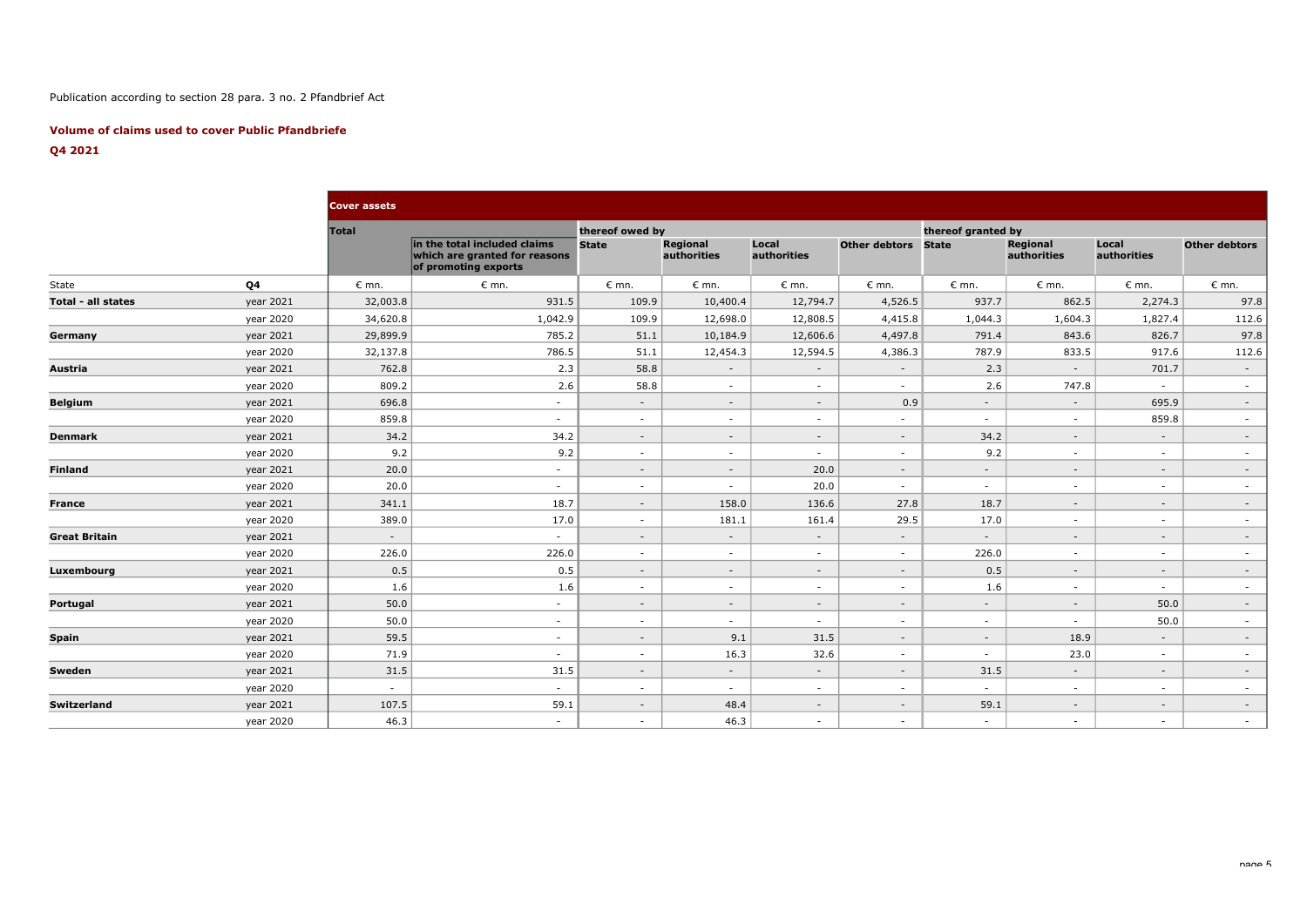#### Publication according to section 28 para. 3 no. 3 Pfandbrief Act

**Total amount of payments in arrears for at least 90 days as well as the total amount of these claims inasmuch as the respective amount in arrears is at least 5 percent of the claim Q4 2021**

|                           |                |                          |                          | Amount of claims in arrears for at least 90 days |                          | Total amount of these claims inasmuch as the respectiveamount in arrears is at<br>least 5 % of the claim |                          |                          |                          |                          |                          |
|---------------------------|----------------|--------------------------|--------------------------|--------------------------------------------------|--------------------------|----------------------------------------------------------------------------------------------------------|--------------------------|--------------------------|--------------------------|--------------------------|--------------------------|
|                           |                | <b>Total</b>             | thereof                  |                                                  |                          |                                                                                                          | Total                    | thereof                  |                          |                          |                          |
|                           |                |                          | <b>State</b>             | Regional<br>authorities                          | Local<br>authorities     | <b>Other debtors</b>                                                                                     |                          | <b>State</b>             | Regional<br>authorities  | Local<br>authorities     | <b>Other debtors</b>     |
| State                     | Q <sub>4</sub> | $\epsilon$ mn.           | $\epsilon$ mn.           | $\epsilon$ mn.                                   | $\epsilon$ mn.           | $\epsilon$ mn.                                                                                           | $\epsilon$ mn.           | $\epsilon$ mn.           | $\epsilon$ mn.           | $\varepsilon$ mn.        | $\epsilon$ mn.           |
| <b>Total - all states</b> | year 2021      | $\overline{\phantom{a}}$ | $\overline{\phantom{a}}$ | $\overline{\phantom{a}}$                         | $\overline{\phantom{a}}$ | $\overline{\phantom{a}}$                                                                                 | $\overline{\phantom{a}}$ | $\overline{\phantom{a}}$ | $\sim$                   | $\sim$                   | $\sim$                   |
|                           | year 2020      | $\sim$                   | $\sim$                   | $\sim$                                           | $\sim$                   | ٠                                                                                                        | $\overline{\phantom{a}}$ | $\sim$                   | $\sim$                   | ٠                        | $\overline{\phantom{a}}$ |
| Germany                   | year 2021      | $\overline{\phantom{a}}$ | $\sim$                   | $\overline{\phantom{a}}$                         | $\overline{\phantom{a}}$ | $\overline{\phantom{a}}$                                                                                 | $\overline{\phantom{a}}$ | $\overline{\phantom{a}}$ | $\overline{\phantom{a}}$ | $\overline{\phantom{a}}$ | $\overline{\phantom{a}}$ |
|                           | year 2020      | $\sim$                   | $\sim$                   | $\sim$                                           | $\sim$                   | $\overline{\phantom{a}}$                                                                                 | $\sim$                   | $\overline{\phantom{a}}$ | $\sim$                   | $\overline{\phantom{a}}$ | $\sim$                   |
| Austria                   | year 2021      | $\sim$                   | $\sim$                   | $\sim$                                           | $\overline{\phantom{a}}$ | $\overline{\phantom{a}}$                                                                                 | $\overline{\phantom{a}}$ | $\overline{\phantom{a}}$ | $\sim$                   | $\overline{\phantom{a}}$ | $\sim$                   |
|                           | year 2020      | $\sim$                   | $\overline{\phantom{a}}$ | $\sim$                                           | $\overline{\phantom{a}}$ | ٠                                                                                                        | $\sim$                   | $\overline{\phantom{a}}$ | $\sim$                   | ٠                        | $\sim$                   |
| <b>Belgium</b>            | year 2021      | $\sim$                   | $\sim$                   | $\sim$                                           | $\overline{\phantom{a}}$ | $\overline{\phantom{a}}$                                                                                 | $\sim$                   | $\overline{\phantom{a}}$ | $\sim$                   | $\overline{\phantom{a}}$ | $\sim$                   |
|                           | year 2020      | $\sim$                   | $\overline{\phantom{a}}$ | $\sim$                                           | $\sim$                   | $\overline{\phantom{a}}$                                                                                 | $\sim$                   | $\overline{\phantom{a}}$ | $\sim$                   | ٠                        | $\sim$                   |
| <b>Denmark</b>            | year 2021      | $\overline{\phantom{a}}$ | $\sim$                   | $\sim$                                           | $\overline{\phantom{a}}$ | $\overline{\phantom{a}}$                                                                                 | $\overline{\phantom{a}}$ | $\overline{\phantom{a}}$ | $\overline{\phantom{a}}$ | $\overline{\phantom{a}}$ | $\overline{\phantom{a}}$ |
|                           | year 2020      | $\sim$                   | $\sim$                   | $\sim$                                           | $\sim$                   | $\overline{\phantom{a}}$                                                                                 | $\sim$                   | $\overline{\phantom{a}}$ | $\sim$                   | $\overline{\phantom{a}}$ | $\sim$                   |
| <b>Finland</b>            | year 2021      | $\sim$                   | $\overline{\phantom{a}}$ | $\overline{\phantom{a}}$                         | $\overline{\phantom{a}}$ | $\overline{\phantom{a}}$                                                                                 | $\overline{\phantom{a}}$ | $\overline{\phantom{a}}$ | $\overline{\phantom{a}}$ | $\overline{\phantom{a}}$ | $\sim$                   |
|                           | year 2020      | $\sim$                   | $\overline{\phantom{a}}$ | $\sim$                                           | $\overline{\phantom{a}}$ | ٠                                                                                                        | $\sim$                   | $\sim$                   | $\sim$                   | ٠                        | $\overline{\phantom{a}}$ |
| <b>France</b>             | year 2021      | $\sim$                   | $\sim$                   | $\sim$                                           | $\sim$                   | $\overline{\phantom{a}}$                                                                                 | $\overline{\phantom{a}}$ | $\overline{\phantom{a}}$ | $\sim$                   | $\overline{\phantom{a}}$ | $\sim$                   |
|                           | year 2020      | $\sim$                   | $\overline{\phantom{a}}$ | $\sim$                                           | $\overline{\phantom{a}}$ | $\overline{\phantom{a}}$                                                                                 | $\overline{\phantom{a}}$ | $\overline{\phantom{a}}$ | $\overline{\phantom{a}}$ | $\overline{\phantom{a}}$ | $\sim$                   |
| <b>Great Britain</b>      | year 2021      | $\sim$                   | $\overline{\phantom{a}}$ | $\sim$                                           | $\overline{\phantom{a}}$ | $\overline{\phantom{a}}$                                                                                 | $\overline{\phantom{a}}$ | $\overline{\phantom{a}}$ | $\sim$                   | $\overline{\phantom{a}}$ | $\sim$                   |
|                           | year 2020      | $\sim$                   | $\sim$                   | $\sim$                                           | $\sim$                   | $\overline{\phantom{a}}$                                                                                 | $\sim$                   | $\sim$                   | $\sim$                   | $\overline{\phantom{a}}$ | $\sim$                   |
| Luxembourg                | year 2021      | $\sim$                   | $\overline{\phantom{a}}$ | $\overline{\phantom{a}}$                         | $\overline{\phantom{a}}$ | $\overline{\phantom{0}}$                                                                                 | $\overline{\phantom{a}}$ | $\overline{\phantom{a}}$ | $\overline{\phantom{a}}$ | $\overline{\phantom{a}}$ | $\sim$                   |
|                           | year 2020      | $\overline{\phantom{a}}$ | $\overline{\phantom{a}}$ | $\sim$                                           | $\overline{\phantom{a}}$ | $\overline{\phantom{0}}$                                                                                 | $\overline{\phantom{a}}$ | $\overline{\phantom{a}}$ | $\overline{\phantom{a}}$ | $\overline{\phantom{a}}$ | $\sim$                   |
| Portugal                  | year 2021      | $\overline{\phantom{a}}$ | $\overline{\phantom{a}}$ | $\sim$                                           | $\overline{\phantom{a}}$ | $\overline{\phantom{a}}$                                                                                 | $\sim$                   | $\overline{\phantom{a}}$ | $\sim$                   | $\overline{\phantom{a}}$ | $\sim$                   |
|                           | year 2020      | $\sim$                   | $\sim$                   | $\sim$                                           | $\overline{\phantom{a}}$ | ٠                                                                                                        | $\sim$                   | $\overline{\phantom{a}}$ | $\sim$                   | $\overline{\phantom{a}}$ | $\overline{\phantom{a}}$ |
| Spain                     | year 2021      | $\overline{\phantom{a}}$ | $\overline{\phantom{a}}$ | $\overline{\phantom{a}}$                         | $\overline{\phantom{a}}$ | $\overline{\phantom{a}}$                                                                                 | $\overline{\phantom{a}}$ | $\overline{\phantom{a}}$ | $\overline{\phantom{a}}$ | $\overline{\phantom{a}}$ | $\sim$                   |
|                           | year 2020      | $\sim$                   | $\sim$                   | $\sim$                                           | $\sim$                   | $\overline{\phantom{a}}$                                                                                 | $\sim$                   | $\sim$                   | $\sim$                   | $\overline{\phantom{a}}$ | $\sim$                   |
| Sweden                    | year 2021      | $\sim$                   | $\overline{\phantom{a}}$ | $\sim$                                           | $\overline{\phantom{a}}$ | $\overline{\phantom{a}}$                                                                                 | $\overline{\phantom{a}}$ | $\overline{\phantom{a}}$ | $\sim$                   | $\overline{\phantom{a}}$ | $\sim$                   |
|                           | year 2020      | $\overline{\phantom{a}}$ | $\overline{\phantom{a}}$ | $\overline{\phantom{a}}$                         | $\sim$                   | ٠                                                                                                        | $\sim$                   | $\sim$                   | $\sim$                   |                          | $\sim$                   |
| <b>Switzerland</b>        | year 2021      | $\sim$                   | $\overline{\phantom{a}}$ | $\sim$                                           | $\overline{\phantom{a}}$ | $\overline{\phantom{a}}$                                                                                 | $\sim$                   | $\overline{\phantom{a}}$ | $\sim$                   | $\overline{\phantom{a}}$ | $\sim$                   |
|                           | year 2020      | $\overline{\phantom{a}}$ | $\overline{\phantom{a}}$ | $\sim$                                           | $\overline{\phantom{a}}$ | $\overline{\phantom{a}}$                                                                                 | $\sim$                   | $\sim$                   | $\overline{\phantom{a}}$ | $\overline{\phantom{a}}$ | $\sim$                   |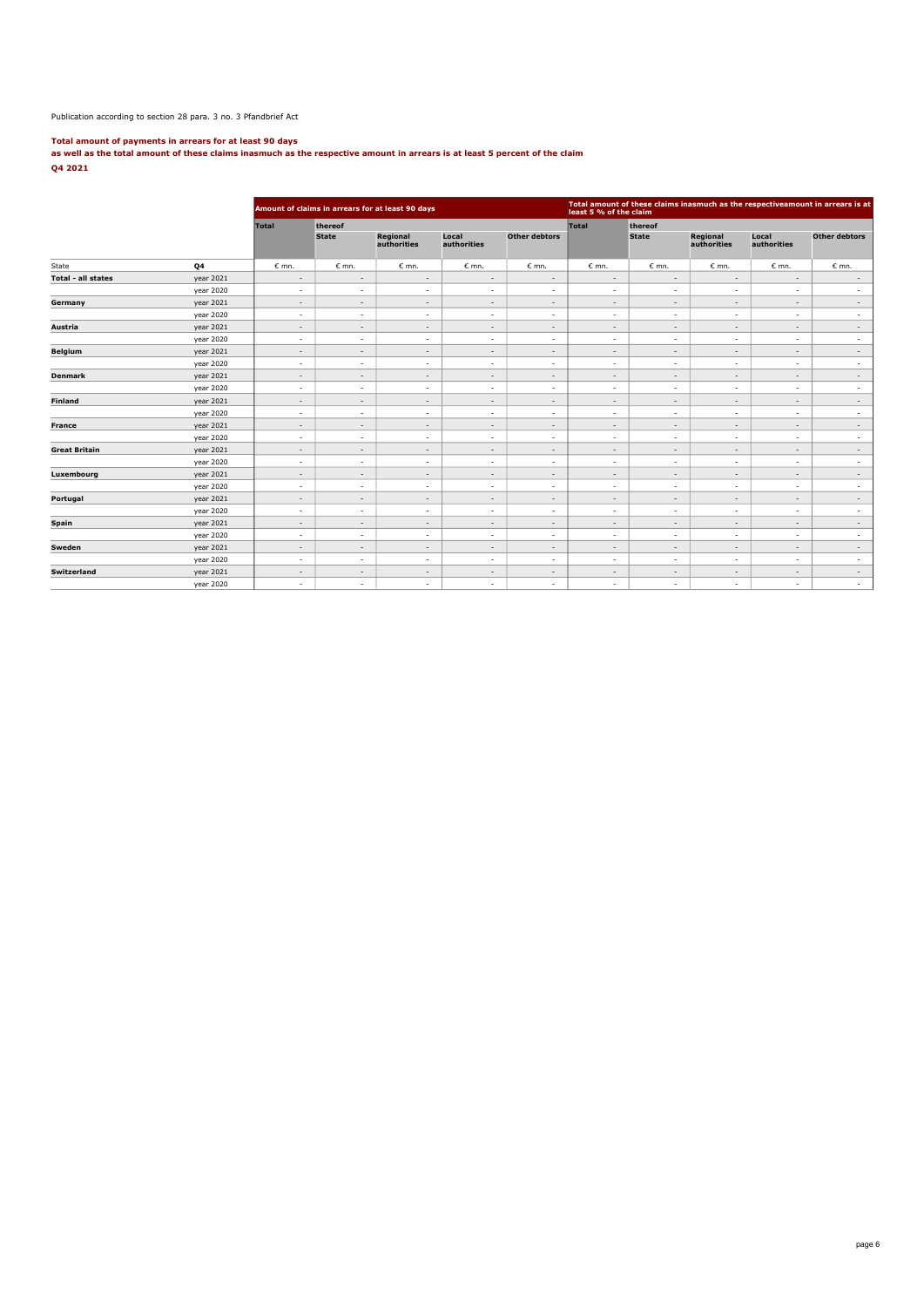Publication according to section 28 para. 1 nos. 4, 5 and 6 Pfandbrief Act

## **Further cover assets - in detail for Mortgage Pfandbriefe Q4 2021**

|                           |           |                |                                                                 |                                                 | Further cover assets for Mortgage Pfandbriefe according to section 19 para. 1 nos. 1, 2 and 3 Pfandbrief Act |                                                 |  |
|---------------------------|-----------|----------------|-----------------------------------------------------------------|-------------------------------------------------|--------------------------------------------------------------------------------------------------------------|-------------------------------------------------|--|
|                           |           | <b>Total</b>   | thereof                                                         |                                                 |                                                                                                              |                                                 |  |
|                           |           |                | equalization claims<br>according to<br>section 19 para. 1 no. 1 | claims according to<br>section 19 para. 1 no. 2 |                                                                                                              | claims according to<br>section 19 para. 1 no. 3 |  |
|                           |           |                |                                                                 | <b>loverall</b>                                 | thereof                                                                                                      |                                                 |  |
|                           |           |                |                                                                 |                                                 | <b>Covered Bonds</b><br>according to Article 129<br><b>Regulation (EU)</b><br>Nr. 575/2013                   |                                                 |  |
| State                     | <b>Q4</b> | $\epsilon$ mn. | $\varepsilon$ mn.                                               | $\epsilon$ mn.                                  | $\epsilon$ mn.                                                                                               | $\epsilon$ mn.                                  |  |
| <b>Total - all states</b> | Jahr 2021 | 1,344.1        | $\overline{\phantom{a}}$                                        | $\overline{\phantom{a}}$                        | $\overline{\phantom{a}}$                                                                                     | 1,344.1                                         |  |
|                           | Jahr 2020 | 605.0          | ٠                                                               | $\overline{\phantom{a}}$                        | $\sim$                                                                                                       | 605.0                                           |  |
| Germany                   | Jahr 2021 | 1,079.1        | $\overline{\phantom{a}}$                                        | $\overline{\phantom{a}}$                        | $\overline{\phantom{a}}$                                                                                     | 1,079.1                                         |  |
|                           | Jahr 2020 | 505.0          | $\overline{\phantom{a}}$                                        | $\sim$                                          | $\sim$                                                                                                       | 505.0                                           |  |
| Austria                   | Jahr 2021 | 90.0           | $\overline{\phantom{a}}$                                        | $\overline{\phantom{a}}$                        | $\overline{\phantom{a}}$                                                                                     | 90.0                                            |  |
|                           | Jahr 2020 |                |                                                                 |                                                 |                                                                                                              |                                                 |  |
| <b>France</b>             | Jahr 2021 | 100.0          | $\overline{\phantom{a}}$                                        | $\overline{\phantom{a}}$                        | $\overline{\phantom{a}}$                                                                                     | 100.0                                           |  |
|                           | Jahr 2020 | 100.0          | $\overline{\phantom{a}}$                                        | $\sim$                                          | $\sim$                                                                                                       | 100.0                                           |  |
| Luxembourg                | Jahr 2021 | 75.0           | $\overline{\phantom{a}}$                                        | $\overline{\phantom{a}}$                        | $\overline{\phantom{a}}$                                                                                     | 75.0                                            |  |
|                           | Jahr 2020 |                |                                                                 |                                                 |                                                                                                              |                                                 |  |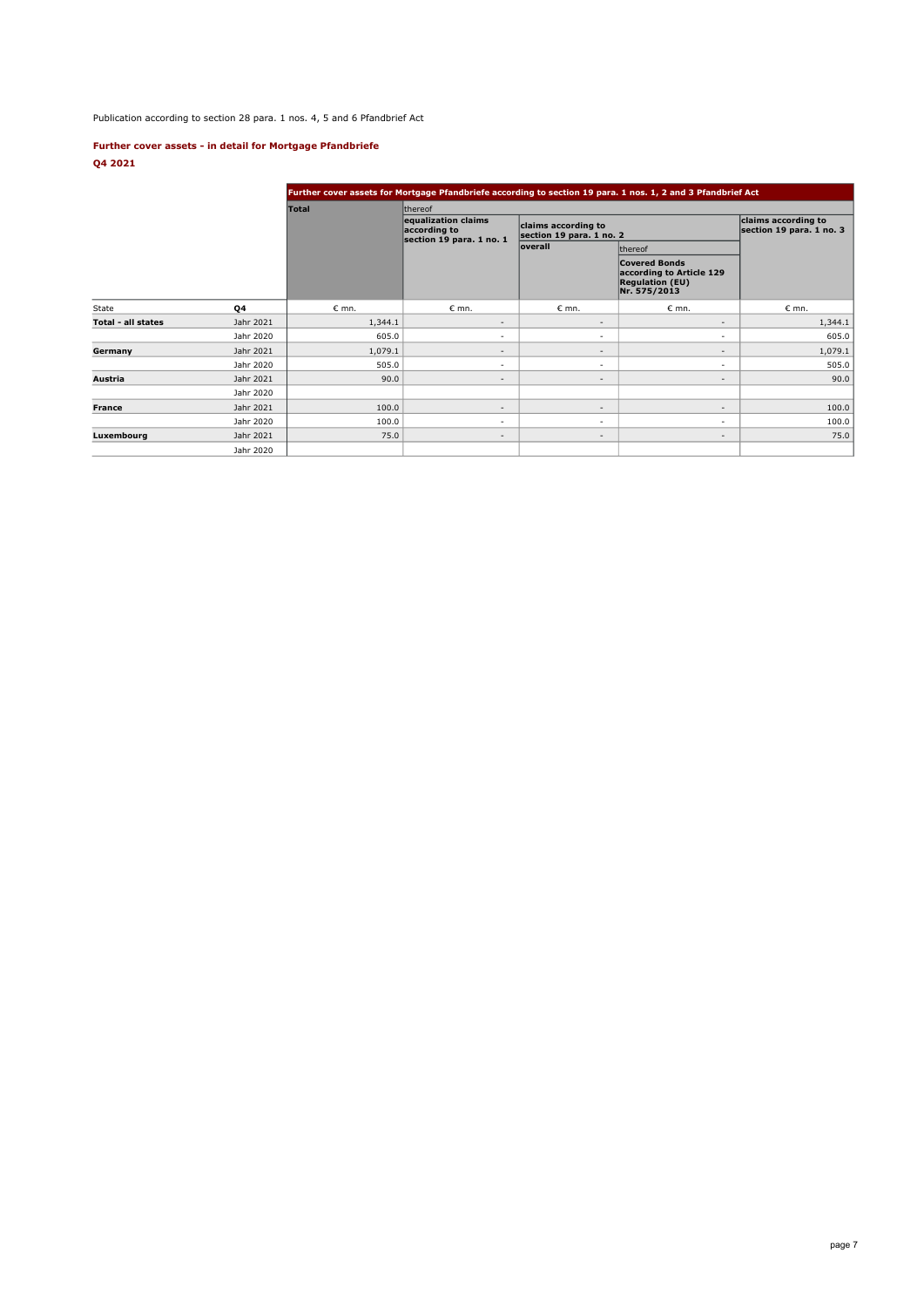# Publication according to section 28 para. 1 nos. 4 and 5 Pfandbrief Act

## **Further cover assets - in detail for Public Pfandbriefe**

# **Q4 2021**

|                    |           | Further cover assets for Public Pfandbriefe according to section 20 para. 2 nos. 1 and 2 Pfandbrief Act |                                                                 |                                                 |                                                                                            |  |  |  |  |  |
|--------------------|-----------|---------------------------------------------------------------------------------------------------------|-----------------------------------------------------------------|-------------------------------------------------|--------------------------------------------------------------------------------------------|--|--|--|--|--|
|                    |           | <b>Total</b>                                                                                            | <b>Ithereof</b>                                                 |                                                 |                                                                                            |  |  |  |  |  |
|                    |           |                                                                                                         | equalization claims<br>according to<br>section 20 para. 2 no. 1 | claims according to<br>section 20 para. 2 no. 2 |                                                                                            |  |  |  |  |  |
|                    |           |                                                                                                         |                                                                 | <b>loverall</b>                                 | <b>Ithereof</b>                                                                            |  |  |  |  |  |
|                    |           |                                                                                                         |                                                                 |                                                 | <b>Covered Bonds</b><br>according to Article 129<br><b>Regulation (EU)</b><br>Nr. 575/2013 |  |  |  |  |  |
| State              | Q4        | $\epsilon$ mn.                                                                                          | $\epsilon$ mn.                                                  | $\epsilon$ mn.                                  | $\epsilon$ mn.                                                                             |  |  |  |  |  |
| Total - all states | Jahr 2021 | 464.8                                                                                                   | $\sim$                                                          | $\overline{\phantom{a}}$                        |                                                                                            |  |  |  |  |  |
|                    | Jahr 2020 | 49.9                                                                                                    | ÷.                                                              | 49.9                                            |                                                                                            |  |  |  |  |  |
| Germany            | Jahr 2021 | 464.8                                                                                                   | $\overline{\phantom{a}}$                                        | $\overline{\phantom{a}}$                        | $\overline{\phantom{a}}$                                                                   |  |  |  |  |  |
|                    | Jahr 2020 | 49.9                                                                                                    |                                                                 | 49.9                                            | $\overline{\phantom{a}}$                                                                   |  |  |  |  |  |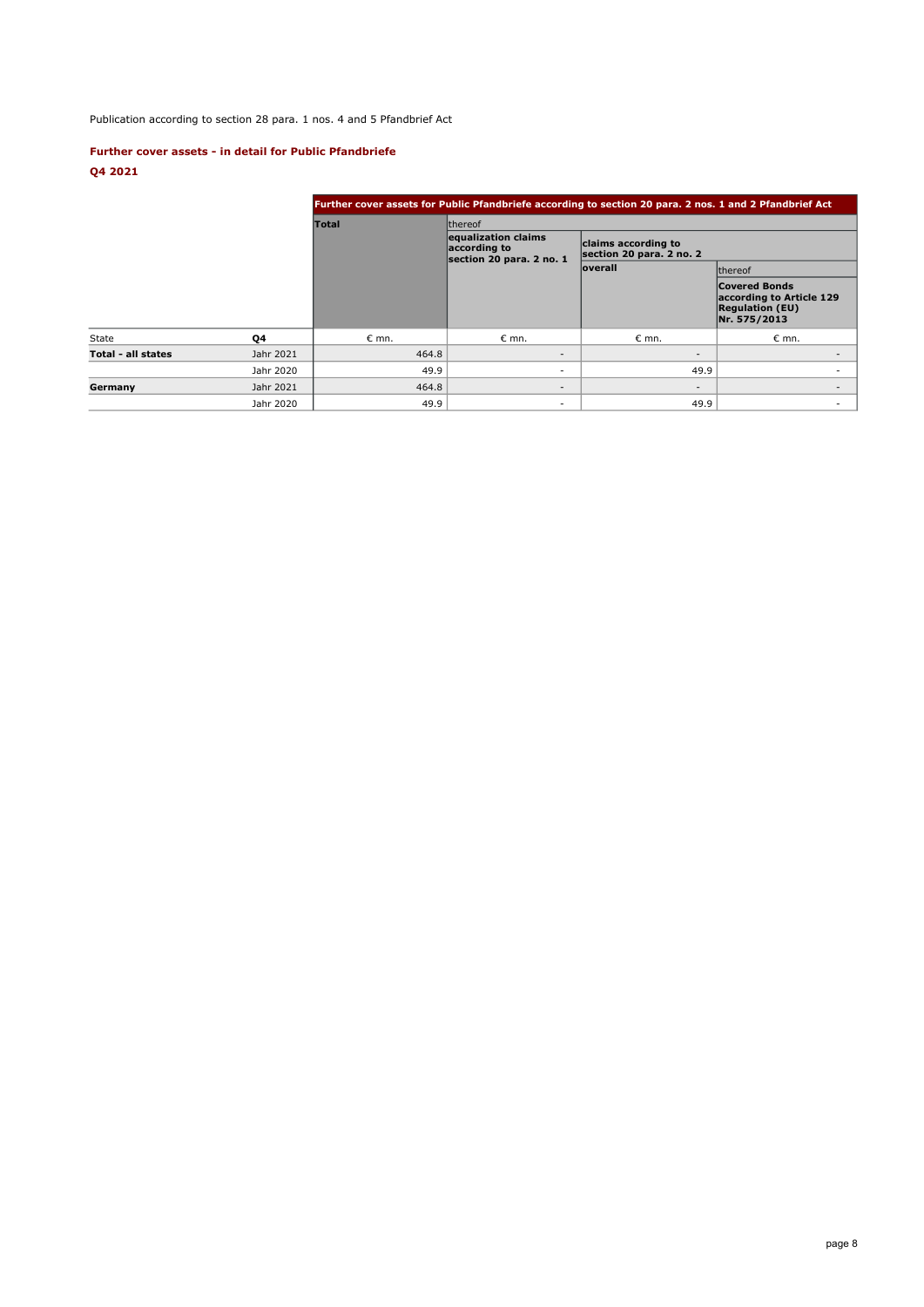Publication according to section 28 para. 1 nos.7, 8, 9, 10 and 11 Pfandbrief Act and section 28 para. 2 no. 3 Pfandbrief Act

# **Key figures about outstanding Pfandbriefe and Cover Pool Q4 2021**

# **Mortgage Pfandbriefe**

|                                                                                                                                        |                   | 04 2021        | <b>Q4 2020</b>           |
|----------------------------------------------------------------------------------------------------------------------------------------|-------------------|----------------|--------------------------|
| Outstanding Pfandbriefe                                                                                                                | $(E \text{ mn.})$ | 7,966.6        | 10,634.3                 |
| thereof percentage share of fixed-rate Pfandbriefe<br>section 28 para. 1 no. 9                                                         | $\frac{0}{0}$     | 93.7           | 81.9                     |
| Cover Pool                                                                                                                             | $(E \text{ mn.})$ | 17,573.1       | 16,254.7                 |
| thereof total amount of the claims<br>which exceed the limits laid down in § 13 para. 1<br>section 28 para. 1 no. 7                    | $(E \text{ mn.})$ |                |                          |
| thereof total amount of the claims<br>which exceed the percentage threshold laid down in § 19 para 1 no. 2<br>section 28 para. 1 no. 8 | $(\epsilon$ mn.)  |                |                          |
| thereof total amount of the claims<br>which exceed the percentage threshold laid down in § 19 para 1 no. 3<br>section 28 para. 1 no. 8 | $(E \text{ mn.})$ |                |                          |
| thereof percentage share of fixed-rate cover assets<br>section 28 para. 1 no. 9                                                        | $\%$              | 62.7           | 61.7                     |
| Net present value pursuant to                                                                                                          | CAD               |                |                          |
| § 6 of the Pfandbrief Net Present Value Regulation<br>for each foreign currency in Euro                                                | <b>CHF</b>        | 1.9            | 53.4                     |
|                                                                                                                                        | <b>CZK</b>        |                | $\overline{\phantom{m}}$ |
| section 28 para. 1 no. 10 (Net Total)                                                                                                  | <b>DKK</b>        |                |                          |
|                                                                                                                                        | GBP               | 456.5          | 1,092.1                  |
|                                                                                                                                        | <b>HKD</b>        | $\overline{a}$ | $\overline{\phantom{a}}$ |
|                                                                                                                                        | JPY               |                |                          |
|                                                                                                                                        | <b>NOK</b>        | 66.0           | 64.0                     |
|                                                                                                                                        | <b>SEK</b>        | 296.7          | 239.6                    |
|                                                                                                                                        | <b>USD</b>        | 3,389.8        | 2,300.3                  |
|                                                                                                                                        | <b>AUD</b>        |                |                          |
| volume-weighted average of the maturity<br>that has passed since the loan was granted (seasoning)<br>section 28 para. 1 no. 11         | years             | 4.3            | 4.3                      |
| average loan-to-value ratio, weighted using the mortgage lending<br><b>value</b><br>section 28 para. 2 no. 3                           | $\frac{0}{0}$     | 59.0           | 59.0                     |
| average loan-to-value ratio, weighted using the market value                                                                           | $\frac{0}{0}$     |                |                          |